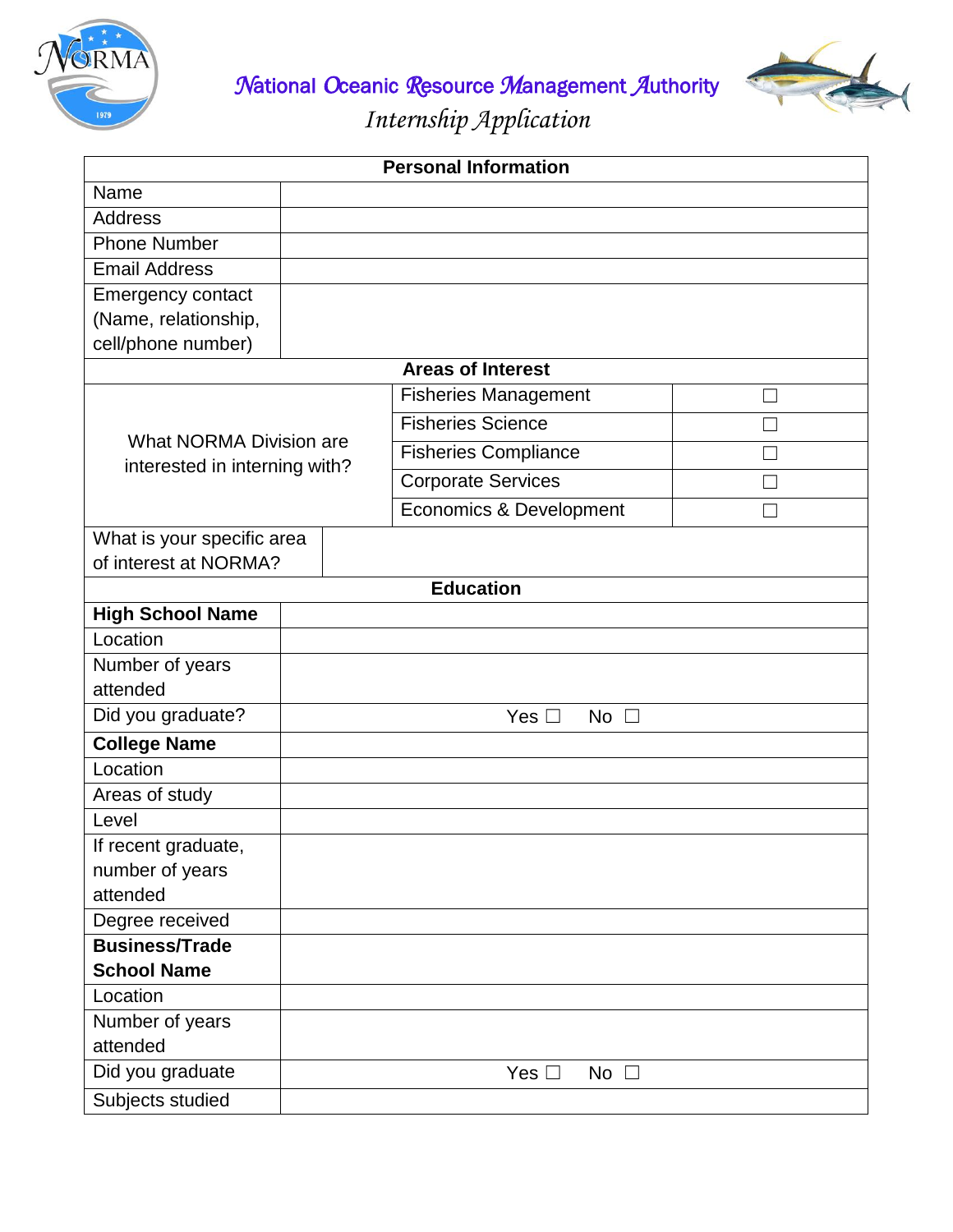| <b>General Skills &amp; Experience</b>                          |                                   |  |  |  |  |
|-----------------------------------------------------------------|-----------------------------------|--|--|--|--|
|                                                                 | General such as customer          |  |  |  |  |
|                                                                 | service, professional             |  |  |  |  |
|                                                                 | communication, filing/records     |  |  |  |  |
|                                                                 | management, people                |  |  |  |  |
|                                                                 | management skills, research       |  |  |  |  |
|                                                                 | skills, budget management         |  |  |  |  |
|                                                                 | Computer skills such as           |  |  |  |  |
| Please describe your<br>general skills and<br>experience in the | efficient typing capabilities, MS |  |  |  |  |
|                                                                 | Office applications, database     |  |  |  |  |
|                                                                 | management, web, social           |  |  |  |  |
| following areas:                                                | media                             |  |  |  |  |
|                                                                 | Writing skills such as            |  |  |  |  |
|                                                                 | research, academic, press         |  |  |  |  |
|                                                                 | releases, proposals, grant        |  |  |  |  |
|                                                                 | writing, newsletters              |  |  |  |  |
|                                                                 | Specialist skills such as policy  |  |  |  |  |
|                                                                 | development, data collection,     |  |  |  |  |
|                                                                 | data analysis                     |  |  |  |  |
|                                                                 | <b>Availability</b>               |  |  |  |  |
| When can you start?                                             |                                   |  |  |  |  |
| How long would you                                              |                                   |  |  |  |  |
| like to intern for?                                             |                                   |  |  |  |  |
| Are you available full                                          |                                   |  |  |  |  |
| time or part time?                                              |                                   |  |  |  |  |
| Are there other                                                 |                                   |  |  |  |  |
| considerations                                                  |                                   |  |  |  |  |
| relating to your                                                |                                   |  |  |  |  |
| availability?                                                   |                                   |  |  |  |  |
| <b>General Questions</b>                                        |                                   |  |  |  |  |
| What are your long-                                             |                                   |  |  |  |  |
| term career goals?                                              |                                   |  |  |  |  |
| What additional skills                                          |                                   |  |  |  |  |
| can you bring to the                                            |                                   |  |  |  |  |
| organization?                                                   |                                   |  |  |  |  |
| What skills do you                                              |                                   |  |  |  |  |
| wish to gain from                                               |                                   |  |  |  |  |
| your experience?                                                |                                   |  |  |  |  |